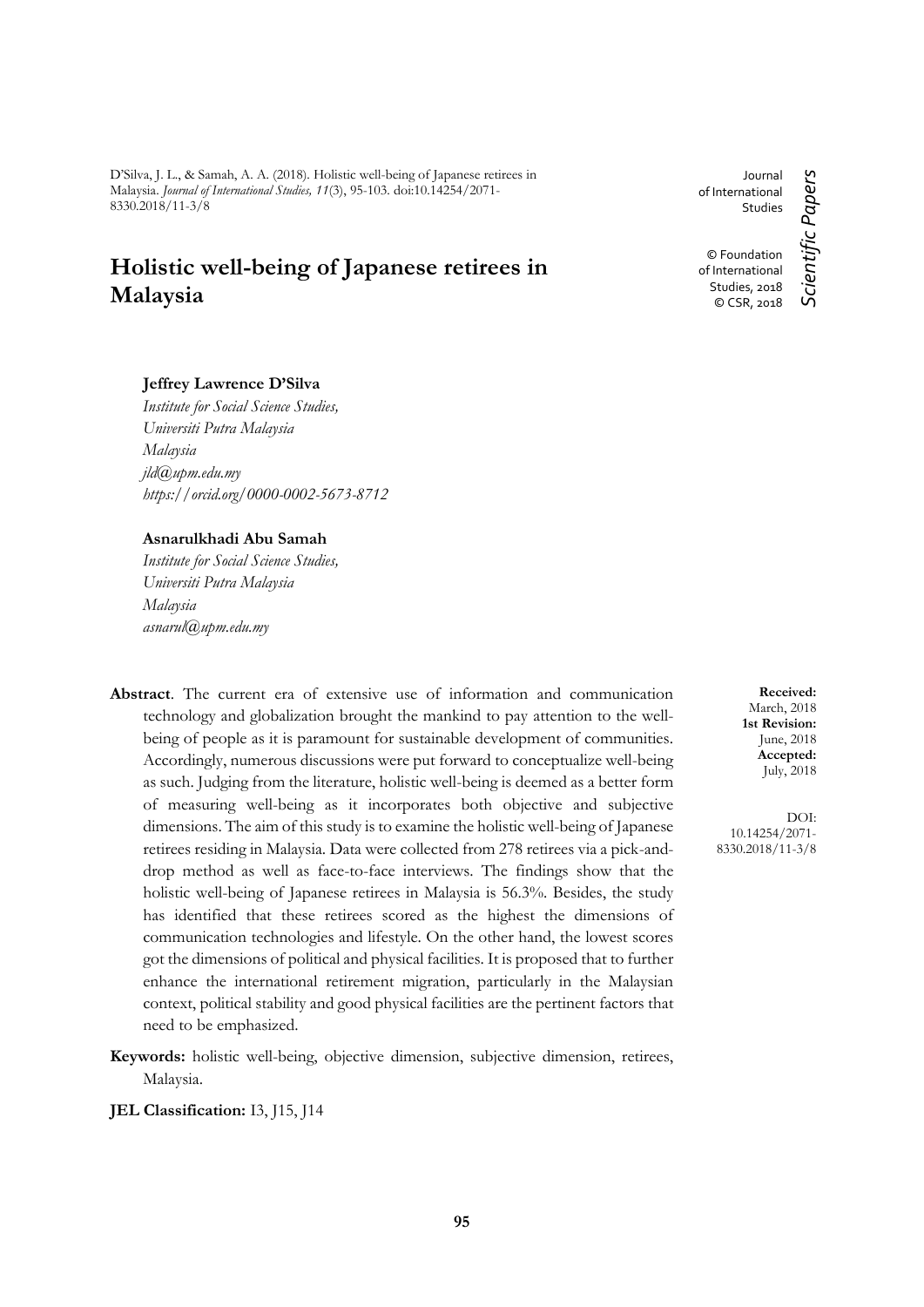#### **1. INTRODUCTION**

Over the years massive changes have been occurring in the development of communities as a result of immense usage of information and communication technology and the advent of first industrial and then also postindustrial revolutions. Globally, Sustainable Development Goals 2030 has 17 aims, namely: (1) no poverty, (2) zero hunger, (3) good health and well-being, (4) quality education, (5) gender equality, (6) clean water and sanitation, (7) affordable and clean energy, (8) decent work and economic growth, (9) industry, innovation and infrastructure, (10) reduced inequalities, (11) sustainable cities and communities, (12) responsible consumption and production, (13) climate action, (14) life below water, (15) life on land, (16) peace, justice and strong institutions, and (17) partnerships for the goals, and these goals together stand as a guide for the countries to diminish poverty, protect the Earth and make sure the people prosper in their life. In line with these goals, the well-being of communities continues to play a pivotal role for policy-makers to safeguard the interests of different communities as well as to eradicate the inequality in resources' supply and growth among communities.

An amazing fact regarding the concept of well-being is that social scientists are still grappling to determine the appropriate measurement mechanisms that will reflect the well-being of communities and there is a plethora of literature studies discussing well-being and happiness (D'Silva et al., 2017). Furthermore, in some studies, individual well-being has been linked with environment comfort factors (Mishchuk & Grishnova, 2015). Past literature revealed that a number of ways were used to measure wellbeing (Ivkovic, Ham & Mijoc, 2014; Diener & Suh, 1997; Diener et al., 1999). Aristotle, for instance, sees well-being in the form of attaining personal development in the domains of knowledge, money, health, and bonding with societies. As time passes by, in the 18<sup>th</sup> century, life happiness of individuals became the indicator of well-being. Consequently, understanding of well-being has further developed as researchers coined the concept of objective and subjective approaches. The objective approach is generally applied as a tool to measure well-being across different nations and/or time points. On the other hand, the subjective approach is designed to identify the causes of well-being.

An interesting phenomenon occurring today in relation to community well-being is the well-being of individuals who chose to retire in a foreign country, this is also known as international retirement migration. These individuals prefer to live in a foreign country during their retirement period of life due to a number of reasons such as accommodative public policies, excellent healthcare facilities, intercultural training schemes and unique features of host nations etc. (Ashton & Scott, 2017). Foreign retirees also appreciate the convenience, especially in gaining their visas. In line with this, the Malaysian government has carried out a program named "Malaysia My Second Home" (MMSH) that accommodates foreigners to stay in Malaysia with a ten-year renewable visa and some other benefits.

According to the MMSH statistics, there are the total of 34,591 participants in the program, from 2002 to June 2017. Malaysia government lists 15 benefits of residing in Malaysia, namely, the people and the language, the weather, the cost of living, economic and political stability, infrastructure, the food, shopping, natural beauty, sports, other entertainments, telecommunications, safety and healthcare, location, education, and seeing friends and relatives. Even though there are numerous benefits provided by the host country in this case, the holistic well-being of these retirees is yet to be determined. Hence, the aim of this study is to determine the holistic well-being of Japanese retirees in Malaysia and the outcome of this study will provide better and more detailed understanding of the phenomenon of foreigners staying in Malaysia once they are retired.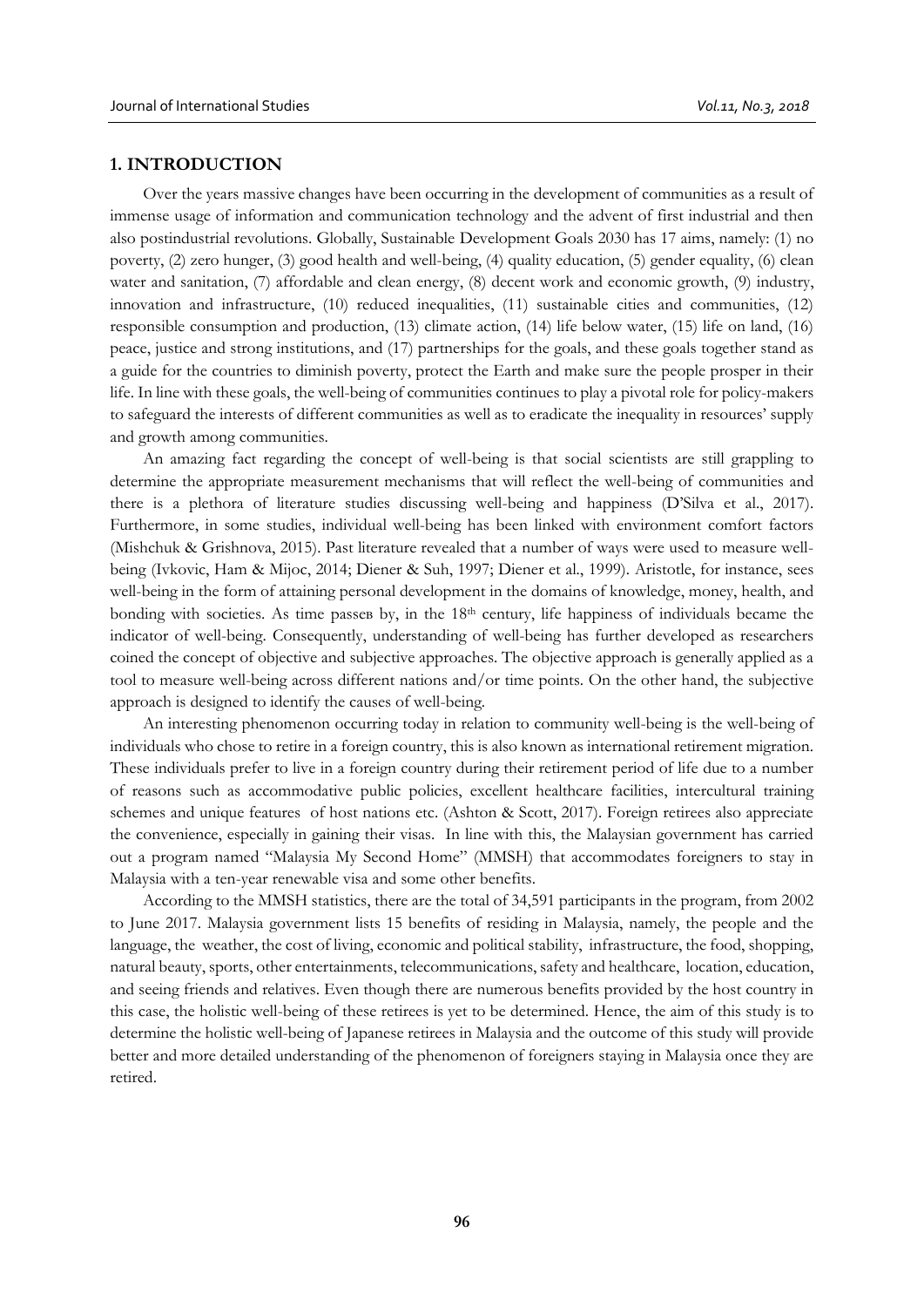# **2. LITERATURE REVIEW**

## **2.1. INDICATORS OF HOLISTIC WELL-BEING**

The conceptual understanding of well-being has evolved over the years. In general, based on the existing literature, the measurement of well-being is done using the objective and subjective approaches. Initially, the objective approach employs gross domestic product (GDP) and wealth as the indicators of well-being and community well-being is measured based on nation's GDP. However, there are many critiques on the usage of GDP as an indicator of the well-being of society as it possesses many limitations. The main argument put forward is the inability of GDP to capture on wealth distribution among the various communities. Development economist Amartya Sen states that the GDP is incapable to measure the distribution of wealth and inequality among the different individuals in society. Consequently, it was proposed that the well-being of society should encompass social and economic indicators that are quantifiable (Sen, 1999), namely, health, housing, education, social relationships, political voice, safety, and so on. All these dimensions are considered as the objective approach to measuring well-being. Since there are many dimensions that could be used to measure well-being using the objective approach, there exists disagreement among countries on the appropriate dimensions. However, generally, most countries accept the dimensions of income, health, education, and security as the indicators of objective well-being.

Another mechanism to measure well-being emerged with the conceptualization of subjective wellbeing. This new science of well-being developed with the work carried out by Kahneman, Diener, and Schwarz (1999) states that individual's well-being is based one's assessment of the wellness they are experiencing in their life. Thus, things that bring goodness to one's life will have an impact on one's wellbeing (Tay et al., 2015; Cummins & Nistico, 2002). Besides, subjective well-being was measured using both individual and national dimensions (Helliwell, 2002).

Subjective well-being is also measured using the evaluative well-being and affective well-being. Eger and Maridal (2015) state that evaluative well-being and affective well-being is seen as a continuum, with life satisfaction which is perceived as a long-term and deeper happiness on the evaluative side and immediate happiness on the affective side.

Since the emergence of subjective well-being, continuous debates occur among social scientists on the appropriate measurement of well-being (Diaz & Bui, 2017). Cummins et al. (2003) mentioned that the dimension of wealth was considered the pertinent dimension to measure the goodness of society. However, Gasper (2004) argued that both objective well-being and subjective well-being dimensions will portray a better picture of the well-being of society. Bohnke and Kohler (2008) state that there are two approaches to the study of well-being namely the subjective and objective approach. In the subjective approach, several factors (X1, X2, X3….) have an impact towards well-being and this, in turn, will influence the subjective well-being. On the other hand, the objective approach states that well-being is a summation of several factors (X1, X2, X3…) and subjective well-being. Thus, it can be seen based on both these approaches the objective approach sees subjective well-being as another indicator that has an influence on well-being while the subjective approach states that the indicators of well-being influence happiness and life satisfaction.

Another view on the classification of the well-being concepts is portrayed by Eger and Maridal (2015). In their opinion, the underlying concepts on the subjective variables of well-being are divided into two parts, namely, (a) life satisfaction, and (b) happiness. In the life satisfaction component, the level of perception is in terms of cognitive, evaluative, reflective and long-term and the potential measurements are the Cantril's self-anchoring ladder or questionnaire. On the other hand, in the happiness component, the level of perception is measured in terms of emotional, mood or affect-based, sensory and short-term, and the potential measurements are day reconstruction method and positive and negative affect schedule. Eger and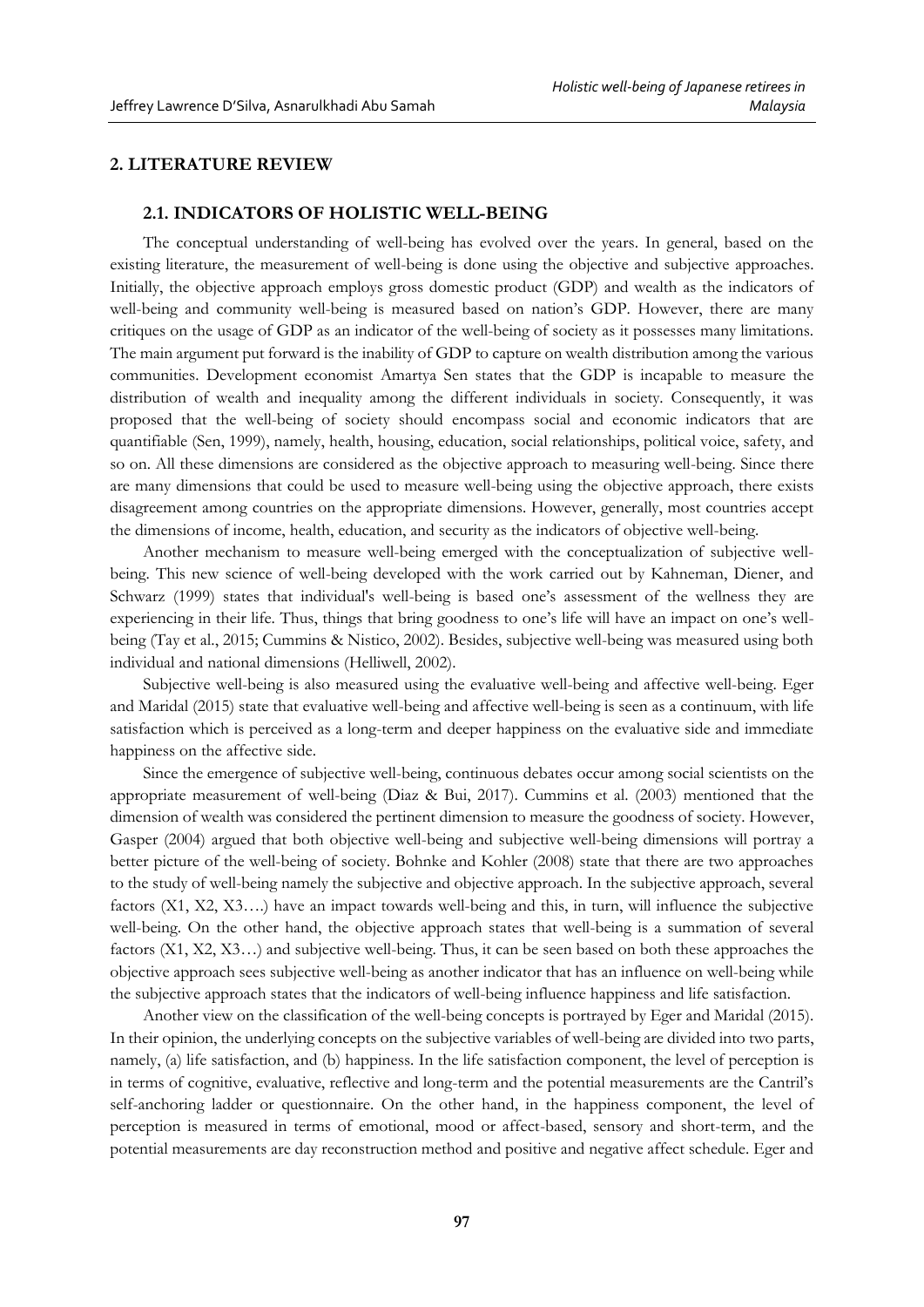Maridal (2015) further add that the objective variables of well-being are conceptualized into two parts, namely, livability dimensions (environmental, external factors) and lifeability dimensions (individual, internal factors). The elements to measure the concept of livability dimensions are friends, family, peace, freedom, health, income, wealth, opportunity, etc while the elements to measure the lifeability dimensions are a degree of purpose and meaning to life, attitudes, life choices, and heredity. Among the potential measurements for the livability dimensions are numerical indicators of income, health, family, crime, etc. and for lifeability dimensions are brain-scanning, revealed preferences and questionnaires.

Based on the above arguments and the continuous discussions on the appropriate mechanism to measure well-being, it is proposed that well-being could encompass of both the objective and subjective dimensions and it could be conceptualized as the holistic well-being of the individual. The basis for the connotation of this holistic well-being is that the objective well-being will provide data on individuals' current 'assets' and 'liabilities' while the subjective well-being will provide individuals' input on their current satisfaction towards life. By reconciling the dimensions of objective and subjective well-being, it will provide a more accurate and holistic measurement of an individual's good and satisfying life. Furthermore, if both these approaches are paired appropriately, it will overcome one another's weaknesses and offer a more holistic understanding of the concept of well-being.

## **2.2. HOLISTIC WELL-BEING FOR RETIREES IN A FOREIGN LAND**

As discussed earlier, the holistic well-being will constitute both the objective and subjective dimensions from the perspective of individuals and this mechanism will reflect the 'true' well-being based on actual achievement and experiences of individuals. Next is the question of getting the appropriate indicators to measure both these objective and subjective dimensions. Bohnke and Kohler (2008) state that the objective dimensions contain the attributes of income, education, health, life-style and social relationships. On the other hand, there is a variation on the indicators of subjective well-being based on the studies carried out by the different researchers. Yassin et al. (2015) argue that there are a number of dimensions within the scope of subjective well-being, namely, economic, environment, educational, political, physical health, cultural, psychological, physical facilities, safety, work-life balance that has an impact on individual wellbeing. Western and Tomszewski (2016) mentioned eight variables to measure well-being and the dimensions are subjective well-being, income, finance, health, material deprivation, leisure time, and having contacts with families and friends. Furthermore, Verduyn et al. (2017) placed much importance on digital communication and social networking as a mechanism to boost subjective well-being.

In the context of retirees living in a foreign land, it is proposed that the holistic well-being on the objective dimension will constitute individuals achievement for the indicators of income, education, health, life-style and social relationship. While the subjective dimension will picture individuals experiences toward indicators that they have either direct or no control of them. The indicators that each individual will have a direct control are economic, education, physical health, spiritual and social. While the indicators that they do not have control are the environment, safety, physical facilities, political and communication. A summation of all these indicators will lead towards a holistic measurement of well-being and is poised to reflect an optimized measurement of well-being

#### **3. METHODOLOGY**

The method contains detail explanation on five components, namely, (1) the research design, (2) instrumentation, (3) sampling, (4) data collection, and (5) data analysis. The main aim of the study is to determine the holistic well-being of Japanese retirees residing in Malaysia. Consequently, the study employed the quantitative field survey method to achieve this objective.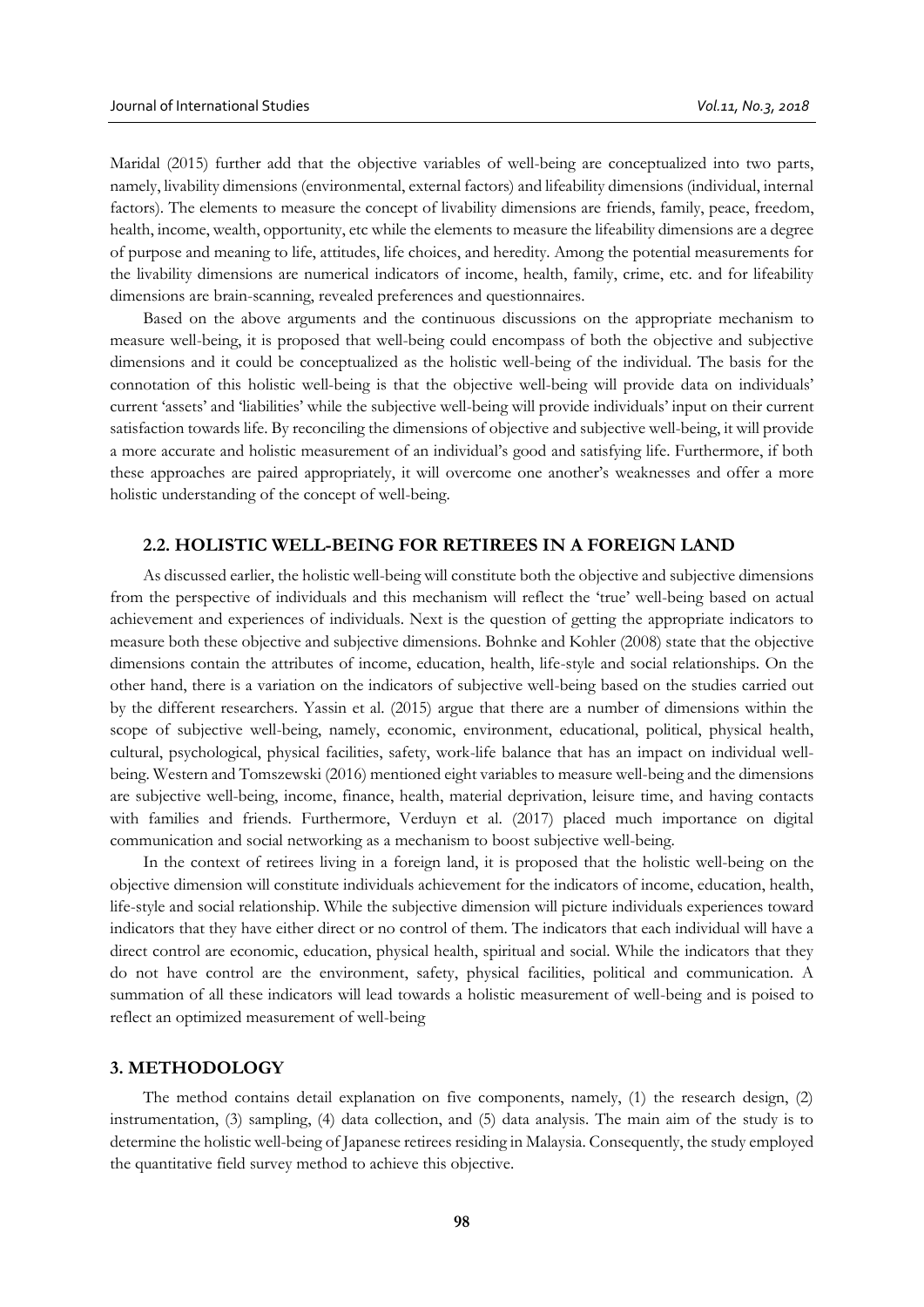The development of the study instrument took a period of one-month. Firstly, previous literature such as the Well-being Deutsche Bank, Legatum Prosperity Index, Well-being New Economic Foundation (NEF), Well-being OECD, Malaysian Well-being Index, and Yassin et al. (2015) was used to develop the items for the determined dimensions of well-being for retirees. These items went through the process of the face and content validity to ensure its relevance. Eventually, there were 13 items to measure the objective dimension comprising of items related to income, education and skills, housing, life-style, and communication technology. Meanwhile, there were 10 dimensions of the subjective well-being and these dimensions were social, spiritual, education, political, physical health, economic, public safety, physical facilities, environment, and communications.

The population of the Japanese retirees living in Malaysia is around 4,000. These retirees are living in Malaysia based on Malaysia My Second Home program. Based on a confidence level 0f 95% and confidence interval of 5, the sample size required to represent the population is 351. Previous studies on the population of retirees living in foreign lands have identified that it is difficult to obtain the required sample due to security and privacy reasons. In line with this, despite exhaustive attempts, the study managed to obtain a sample of 278. Even though the number is less than the minimum required, the findings are still relevant since this study is descriptive in nature and the aim is to acquire the holistic well-being index of Japanese retirees living in Malaysia.

The data collection was carried out for eight months in 2017 with the assistance from a number of Japanese associations and clubs. The questionnaire was translated into the Japanese language to ease the data collection process. Enumerators that are able to speak Japanese aided in the data collection process. Since the data collection employed a face-to-face approach, the rate of the complete questionnaire was high. Only three questionnaires were excluded due to insufficient information.

After obtaining the data, it was entered into the SPSS software for analysis. Data computation was done to reflect the variables based on a five-point scale. For the objective dimension, the dimensions were calculated based on the following formula:

a) net income was computed by looking at the difference between income and expenditure,

b) education was computed based on their level of education and acquired skills

c) housing was calculated based on the type of their current house ranging from single-storey house to bungalow house

d) life-style was computed based on the items pertaining to exercise, sleep, smoking, drinking alcohol, and involvement in family and voluntary activities

e) health was evaluated based on having a chronic illness, and visits to hospitals/private medical practitioners

f) communication technology was computed on their access and usage of media

On the other hand, the subjective dimension had ten variables and each variable constituted between 3-5 items with a five-point scale (ranging from strongly disagree to strongly agree). The reliability test for all these variables exceeds the minimum threshold of .7 indicating that the items are reliable.

Then, the computation of both the objective and subjective dimensions was carried out that reflects the current status of the objective and subjective well-being of Japanese retirees in Malaysia.

#### **4. EMPIRICAL RESULTS AND DISCUSSION**

The section depicts the results of the study on the holistic well-being of Japanese retirees living in Malaysia. The holistic well-being is the summation of scores obtained from both the objective and subjective dimensions of well-being. Table 1 shows the scores obtained from the objective dimension and the mean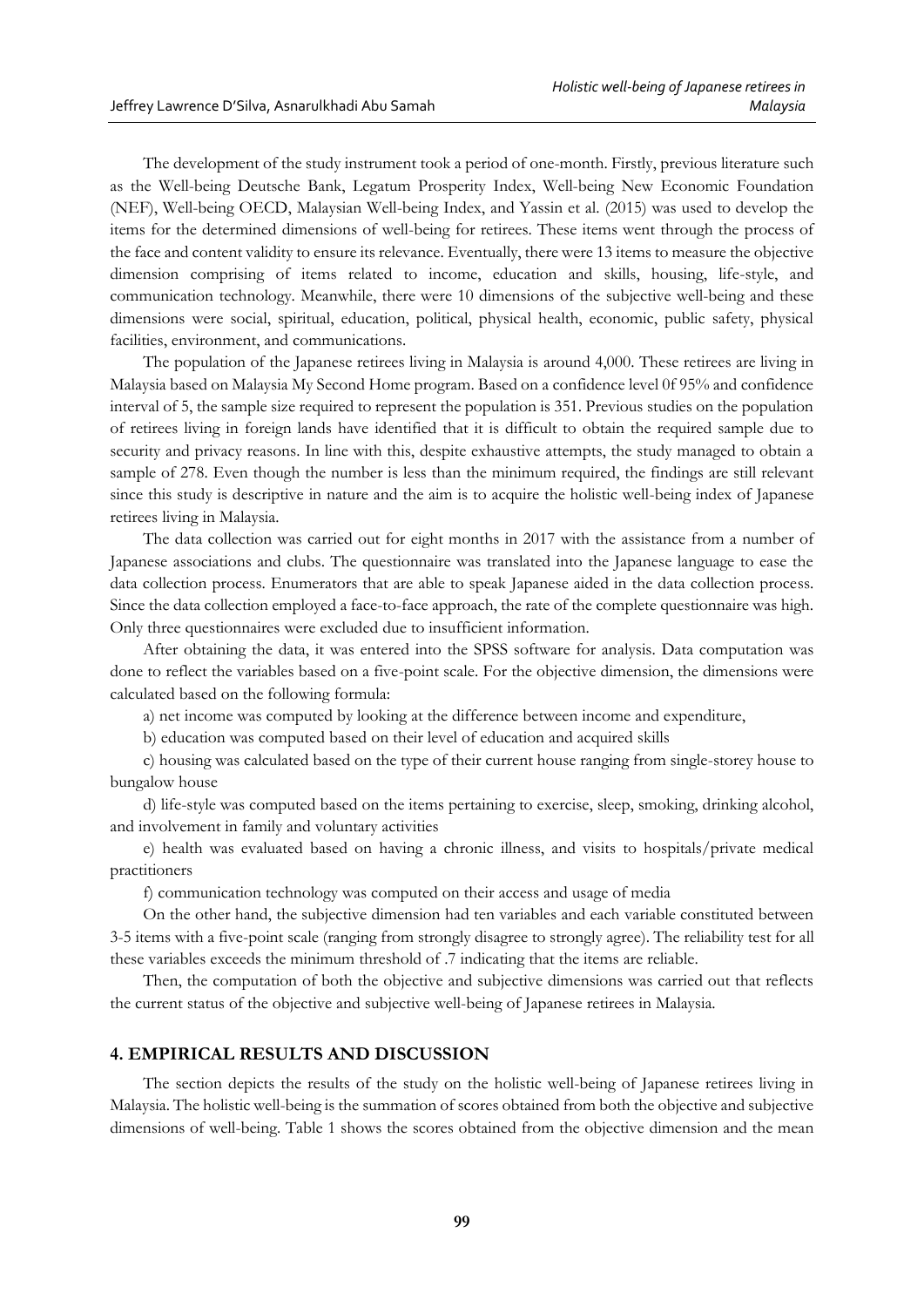score was 3.1 (SD=.46). Past studies carried out by Yassin et al. (2015) on Malaysian police retirees yielded a mean score of 3.3 (SD=.34).

Table 1

#### Objective Well-being of Japanese Retirees in Malaysia

|                     |            | Mean | Std. Deviation |
|---------------------|------------|------|----------------|
| Objective dimension | 270<br>210 | J.1  | 40             |

Source: *own research*

Next, as in Table 2, the objective well-being of these retirees is captured according to the different levels. The data showed that majority of them are at the moderate level (88.5%) followed by high level  $(6.1\%)$  and low level  $(5.4\%)$ . In comparison, Yassin et al.  $(2015)$  study showed that 82.9% of the police retirees were at the moderate level, followed by high level (16.0%) and low level (1.2%).

Table 2

Objective Well-being Level of Japanese Retirees in Malaysia

|       |          | Frequency | Percent | Valid Percent | Cumulative Percent |
|-------|----------|-----------|---------|---------------|--------------------|
| Valid | LOW      |           | J.4     | 4             | 4                  |
|       | Moderate | 246       | 88.5    | 88.5          | 93.9               |
|       | High     | -         | v. 1    | 0. I          | 100                |

Source: *own research*

Table 3 further explains the contribution of each of the objective dimension. It is pertinent that the objective well-being of the Japanese retirees is vastly contributed by their social relationships with the digital technology. This is followed by the healthy life-style practices in terms of exercise, refraining from smoking and drinking alcohol, having adequate hours of sleep, cordial relationships with family members and friends as well as participating actively in volunteerism activities. However, these retirees did not score well in education and acquiring new skills as this is expected due to their age.

Table 3

#### Dimensions of Objective Well-being of Japanese Retirees in Malaysia

|                          | Mean | Std. Deviation |
|--------------------------|------|----------------|
| Income                   | 2.4  | 1.78           |
| Education/skills         | 2.2  | 1.13           |
| Housing                  | 2.8  | .49            |
| Life-style               | 2.7  | 1.31           |
| Communication technology | 4.9  | .53            |

Source: *own research*

The following result is on the subjective well-being of Japanese retirees residing in Malaysia. Table 4 shows that the mean score of the subjective well-being of these retirees stands at 3.4 (SD=.39). As a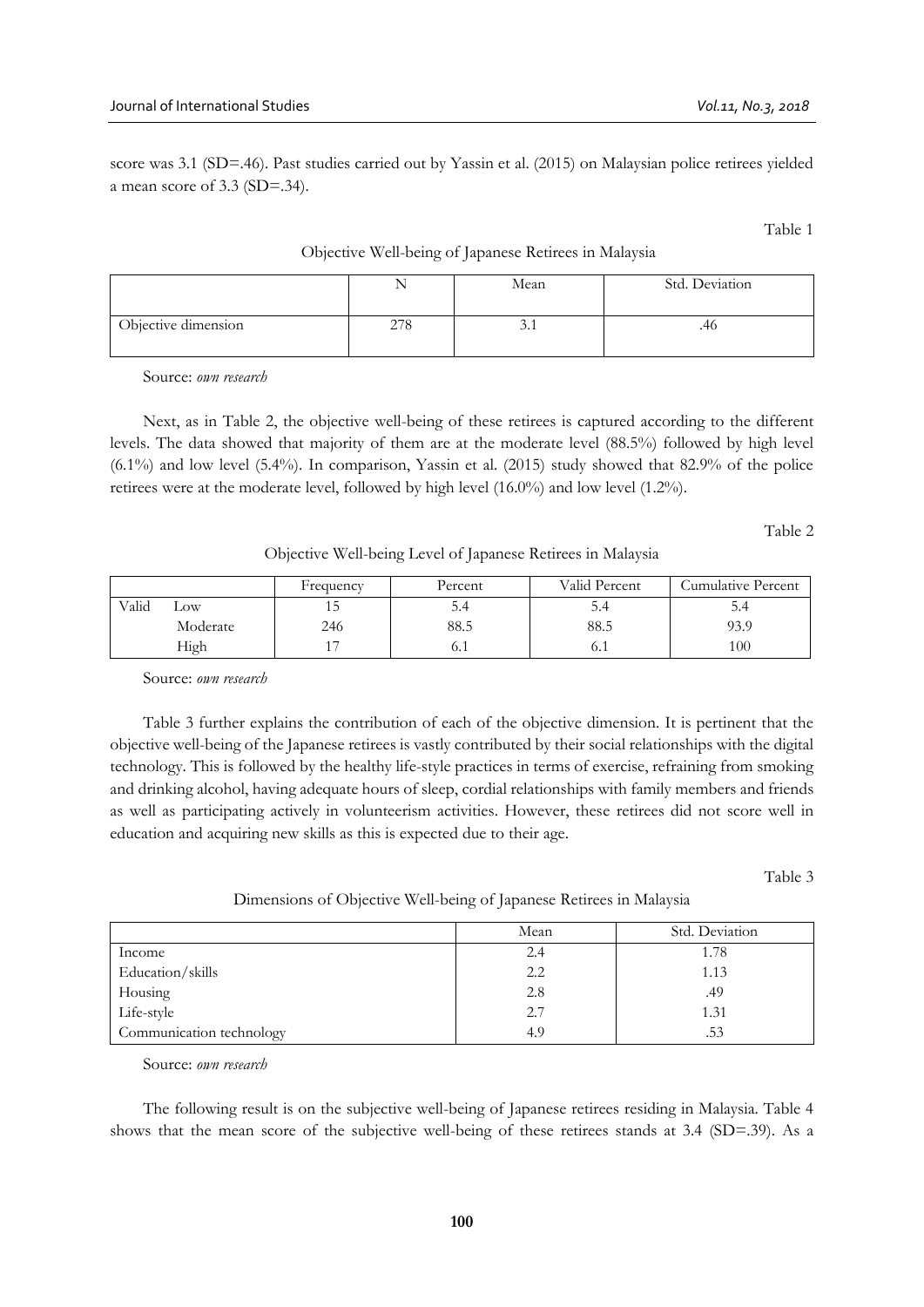comparison, the mean score on the subjective well-being of police retirees in Malaysia was higher at 3.7 (SD=.36) (Yassin et al., 2015).

Table 4

Subjective Well-being of Japanese Retirees in Malaysia

|                                   | <u>.</u>                      | مەم 1.<br>niean | eviation      |
|-----------------------------------|-------------------------------|-----------------|---------------|
| $\cap$<br>dimension<br>Subjective | 27c<br>— 1<br>$\cdot$ $\circ$ | .               | ⌒.<br>$\cdot$ |
|                                   |                               |                 |               |

Source: *own research*

Further analysis as in Table 4 on the levels of subjective well-being of these retirees showed that 81.3% are at the moderate level while 18.7% is at the high level. The study on the Malaysian police retirees showed that 59.3% are at the high levels and 40.7% are at the moderate level.

Table 5

Subjective Well-being Level of Japanese Retirees in Malaysia

|       |          | Frequency | Percent    | Valid Percent | Cumulative Percent |
|-------|----------|-----------|------------|---------------|--------------------|
| Valid | Moderate | 226       | 01<br>01.J | 01.J          | $^{\circ}$<br>01.J |
|       | High     | ىدر       | 1 O<br>10. | 18.7          | 100                |

Source: *own research*

Table 6 shows the contributing dimensions on the subjective well-being of Japanese retirees in Malaysia. It is evident that the contributing domains are social, spiritual and economic. On the other hand, the least contributing domains are politics and physical facilities. Making a comparison between the current study and Yassin et al.'s (2015) study, the similarity is that social dimension remains the highest in both the studies. Conversely, even though economic dimension is among the top in the current study, it was among the bottom for the study on police retirees. Furthermore, political concern was not an issue for the police retirees but the Japanese retirees felt that the political dimension, as well as the physical facilities, need much improvement as these dimensions are affecting their subjective well-being.

Table 6

Dimensions of Subjective Well-being of Japanese Retirees in Malaysia

|                     | Mean | Std. Deviation |
|---------------------|------|----------------|
| Social              | 3.9  | .76            |
| Spiritual           | 3.7  | .52            |
| Education           | 3.6  | .53            |
| Economy             | 3.7  | .68            |
| Safety              | 3.6  | .80            |
| Environment         | 3.3  | .74            |
| Communications      | 3.5  | .64            |
| Health              | 2.9  | .67            |
| Physical facilities | 2.8  | .65            |
| Politics            | 2.7  | .71            |

Based on the above results, the holistic well-being can be computed by summing the scores obtained from both the objective and subjective well-being dimensions. The mean score for the objective well-being

|  |  | parison, the mean score on the subjective well-being of police ret |  |
|--|--|--------------------------------------------------------------------|--|

Jeffrey Lawrence D'Silva, Asnarulkhadi Abu Samah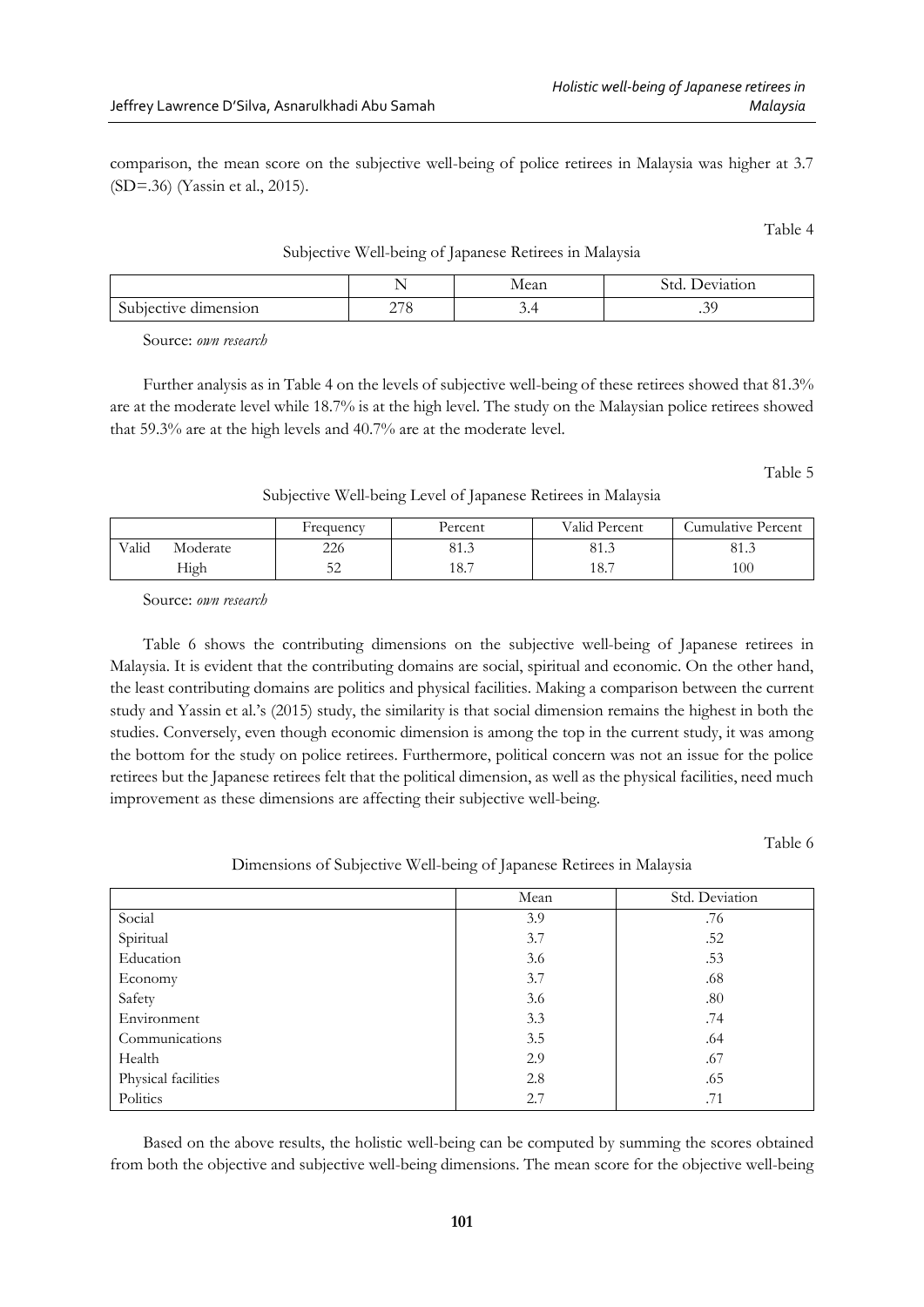dimensions was 3.1 and placing this in the form of percentage it will be 52.5%. On the other hand, the mean score for the subjective well-being dimension was 3.4 and transforming this into percentage it will be 60%. This means overall the holistic well-being of the Japanese retirees staying in Malaysia is 56.3%. This figure is slightly lower than what Yassin et al. (2015) study on the overall well-being of Malaysian police retirees (62.9%). The current figure also shows that based on *The Cantril Ladder Scale* the Japanese retirees in Malaysia are neither thriving nor suffering and they rate their present life moderately.

#### **5. CONCLUSION**

This study provides a baseline information on the current status of the holistic well-being of Japanese retirees in Malaysia. Theoretically, this study provides a novel mechanism for measuring the concept of wellbeing with the introduction of holistic well-being that encompasses the summative scores of both objective and subjective well-being dimensions. The outcome of the study showed that these retirees are experiencing a moderate level of well-being and more efforts could be taken to bring them to the level of thriving. It is evident from the findings that to boost the holistic well-being of Japanese retirees in Malaysia, the various Japanese organizations in Malaysia could help to enhance the skills of these retirees via workshops and training programs. Equally important in the area of subjective well-being is the concerned faced by these retirees about the political situation in Malaysia as they perceive as unstable. Moreover, these Japanese retirees also felt that the physical facilities, particularly on public transportation, could be further improved to ease their mobility from one area to another. Despite some limitations in the study, the findings provide some insights for policy-makers and other interested organizations to take proactive measures that will further enhance the holistic well-being of Japanese retirees residing in Malaysia as well as boosting of longerstay of international tourists in Malaysian soil.

#### **ACKNOWLEDGEMENT**

The authors wish to acknowledge SUMITOMO Foundation for supporting this study.

## **REFERENCES**

- Ashton, A. S., & Scott, N. (2017). International Retirement Migration and Thai Stakeholders' Views: A Japanese Case Study. *Journal of Place Management and Development, 10*(1), 7–22.
- Bohnke, P., & Kohler, U. (2008). Well-being and inequality (WZB Discussion Paper No. SP l2008-201).
- Cummins, R. A., Eckersley, R., Pallan, J., Van Vugt, J., & Misajon, R. (2003). Developing a national index of subjective well-being: The Australian Unity Well-being Index. *Social Indicators Research, 64*(1), 159–190.
- Cummins, R. A., & Nistico, H. (2002). Maintaining life satisfaction: The role of positive cognitive bias. *Journal of Happiness Studies, 3*(1), 37–69.
- Diaz, T., & Bui, N. H. (2017). Subjective Well-Being in Mexican and Mexican American Women: The Role of Acculturation, Ethnic Identity, Gender Roles, and Perceived Social Support. *Journal of Happiness Studies, 18*(2), 607–624.
- Diener, E., & Suh, E. (1997). Measuring quality of life: Economic, social, and subjective indicators. *Social Indicators Research, 40*(1–2), 189–216.
- Diener, E., Suh, E. M., Lucas, R. E., & Smith, H. L. (1999). Subjective well-being: Three decades of progress. *Psychological Bulletin, 125*(2), 276–302.
- D'Silva, J. L., Yassin, S. M., Samah, A. A., & Kamaruddin, N. (2017). An analysis on work happiness among university staff in a Malaysian context. *International Journal of Applied Business and Economic Research, 15*(16), 255–262.
- Eger, R. J., & Maridal, J. H. (2015). A statistical meta-analysis of the wellbeing literature. *International Journal of Wellbeing, 5*(2), 45–74.